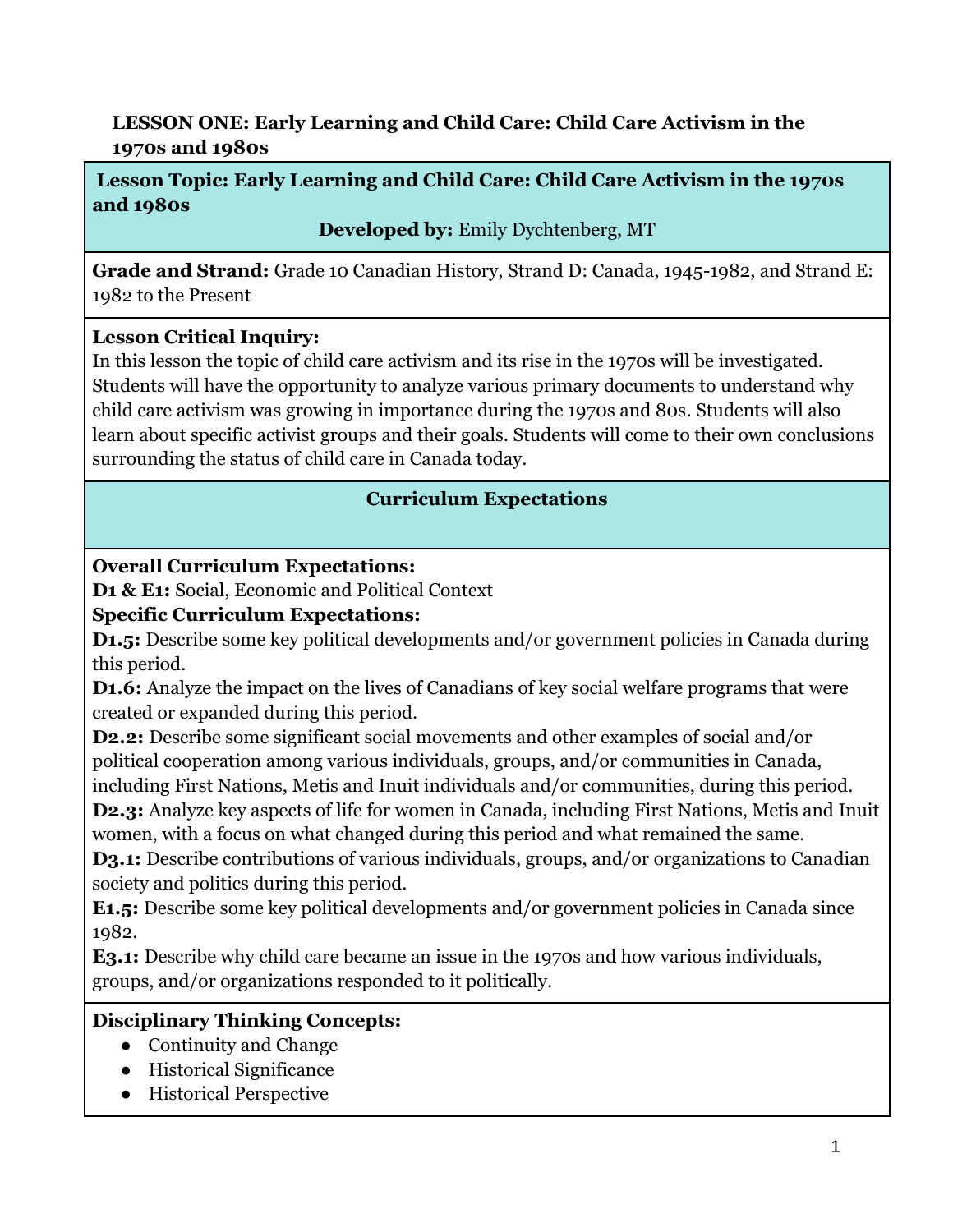#### **Lesson Planning**

#### **Key Vocabulary:**

- Royal Commission on the Status of Women
- Public Advocacy Group
- *Good Daycare*
- Public Forum
- Coalition
- Accessibility
- Affordability
- Non-Profit Daycare
- Katie Cooke Task Force
- Universal Child Care Program
- The Canada Child Care Act (Bill C-144)

## **Materials/Resources Required:**

- All Handouts (Included Below)
- Primary Documents (Hyperlinked)
- Chart Paper and Markers (Optional)
- Computers

#### **Lesson Part One: Minds On**

**Materials/Resources Required:** Worksheet #1 (Class Set). Each copy of the worksheet is for three students, so it is important to ensure that the handout is cut and ready for distribution before class.

## **Instructions:**

The minds-on worksheet will be distributed in the previous class, and students will be prompted to complete it for homework. The assignment involves interviewing at least one adult (e.g. a parent) about their experience getting a child care space. Upon arrival, the students will split into smaller groups based on their experience (or the experience of the person they interviewed) of access to child care. The student groups will assemble in various corners of the room, with students ranking 1-2, 3-4, 5-6, 7-8 meeting in each corner (this ranking is based on the rating they provided in the minds-on worksheet). In these groups, the students will converse with another classmate and will be asked the following: *Based on your experience, is child care accessible for all? Why or why not?* 

Each group will be prompted to share back (1-2 pairs per corner).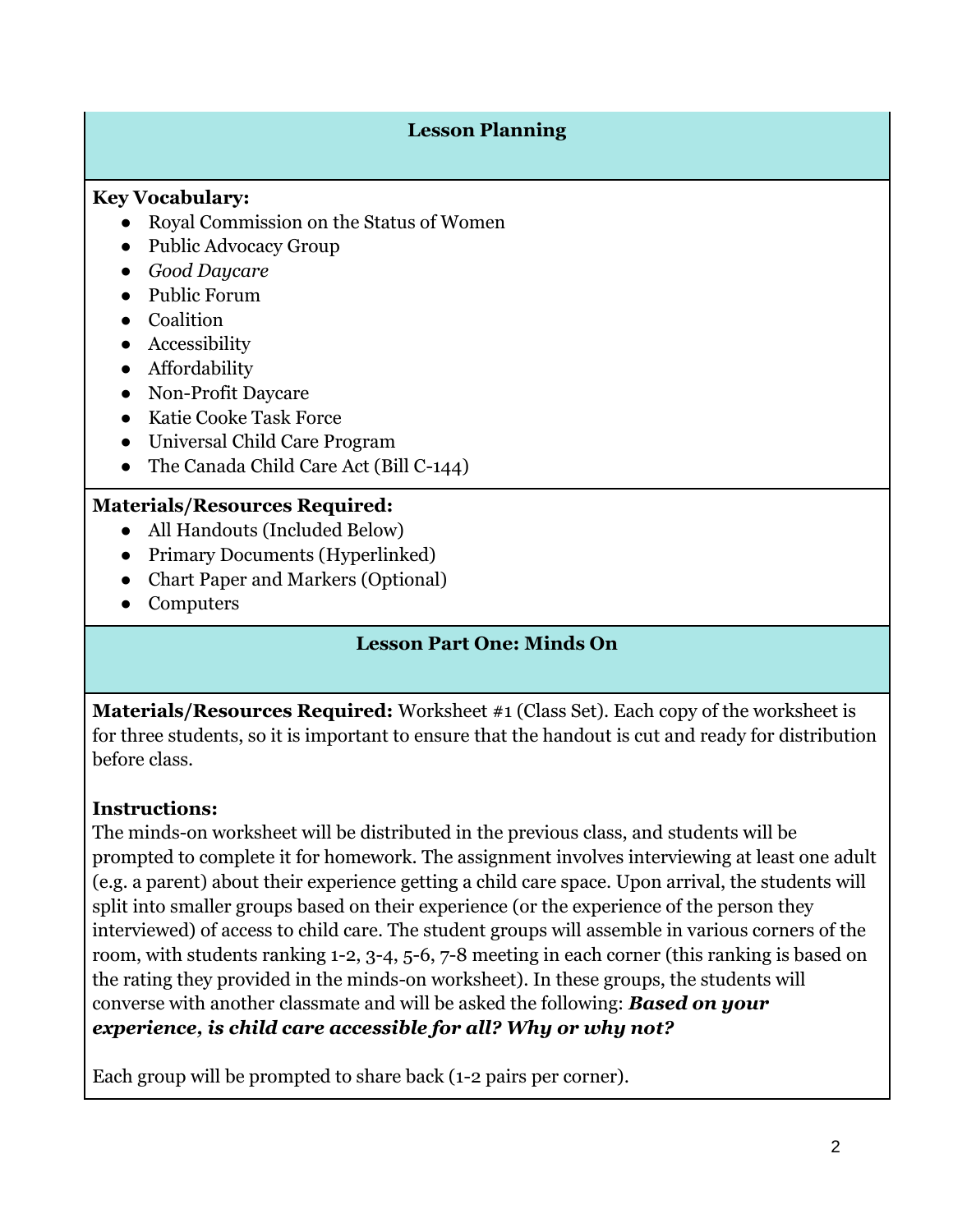After completing the minds-on activity students will return to their seats.



The diagram illustrates the student placement in the room. They will convene in smaller groups based on the number they chose from their minds-on activity.

#### **Assessment Strategies:**

*Learning Skills and Work Habits:* Responsibility, Independent Work and Collaboration.

#### **Lesson Part Two: Inquiries & Assessment**

#### **Evidence Based Activity One**

## **Brief Overview:**

In this activity, students will have the opportunity to engage with a range of primary documents about the growing importance of child care activism in an attempt to understand: *Why was child care activism growing in importance in the 1980s?*

## **Materials & Set-Up Required:**

- A few computers (dependent on availability and the number of students in the classroom)
- Headphones (Optional, dependent on the nature of the classroom)
- Presentation "A Brief History of Child Care Activism in Canada"
- Copy of the following timeline: **[Child Care Events Timeline](https://docs.google.com/presentation/d/1spWU41l54AymUBn6AkMLyaA6eCjj7G76kIETOE2ujLE/copy)**

## **Instructions:**

- 1) The students will be split into smaller groups, preferably with 3-4 students per group.
- 2) Students will begin by opening the presentation entitled "A Brief History of Child Care Activism in Canada" (provided by the teacher).
- 3) Students will start going through the slideshow, reading the descriptions about each specific event while also investigating the primary documents included (the primary documents are hyperlinked within the slideshow).
- 4) The students will engage with the material and answer the questions by typing directly into the PowerPoint.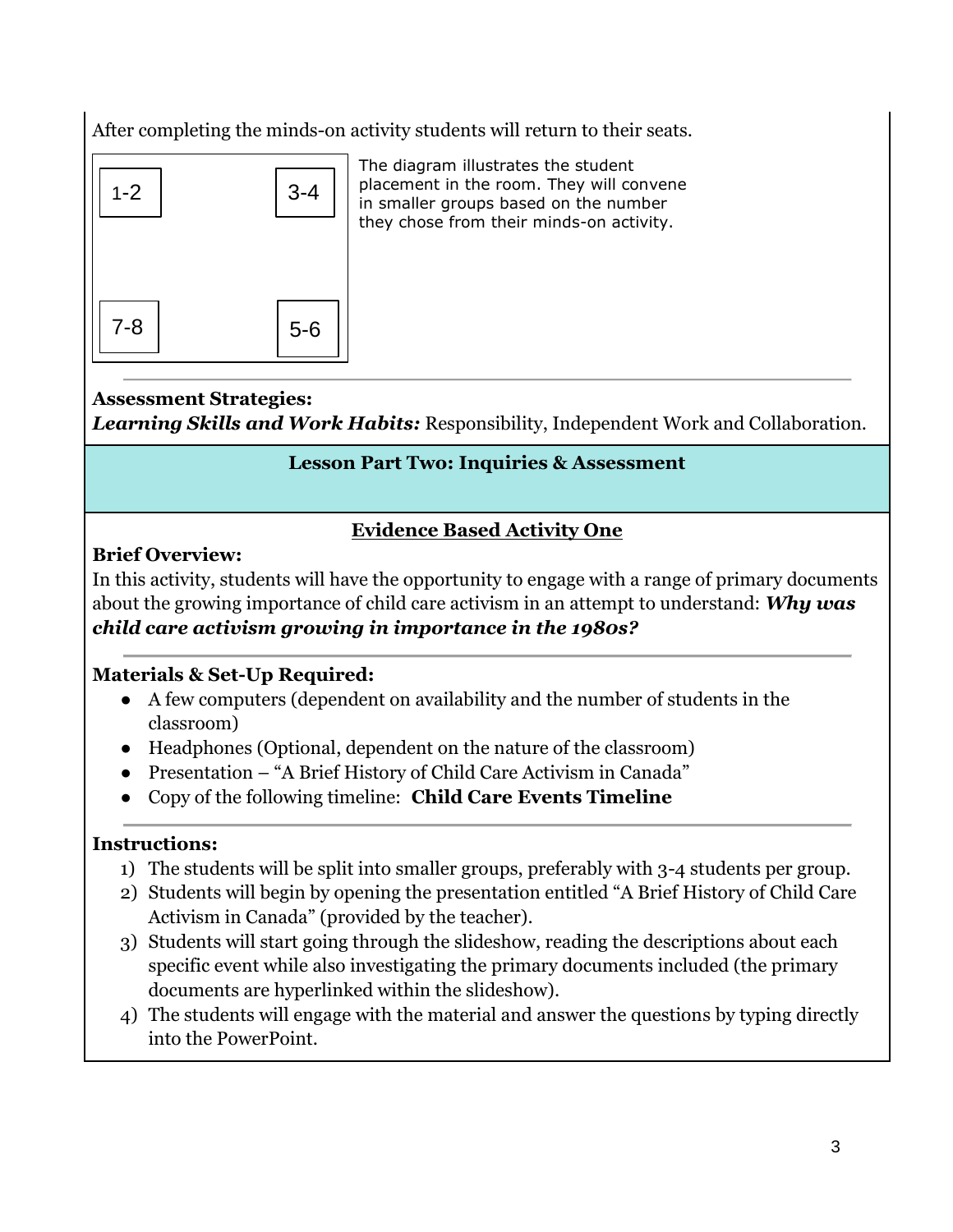5) After completing the slideshow and answering all of the included questions, the students will share the document with their teacher, who will provide feedback in the rubric located within the slideshow. A copy of the rubric (for reference) is also included below.

#### **Assessment Strategies:**

*Formative Assessment:* The teacher will receive a copy of each finished slideshow, and will provide feedback.

#### **Accommodation Considerations:**

- [Photo](https://riseupfeministarchive.ca/culture/photos/iwd-demo-1983_83032/) and [button](https://riseupfeministarchive.ca/culture/buttons/buttons-kidsnotforprofit-daycare/) are included in the slideshow if students have finished their work and have extra time.
- As the students will be working in groups, the teacher will have the opportunity to walk around and engage with students, helping 1:1 as needed.

## **Evidence Based Activity Two**

**Brief Overview:** Students will be exposed to child care activist groups which were active in Canada throughout the 1980s. They will have the opportunity to read about each organization, analyze primary documents, and compare the various groups, all in an attempt to understand the differences between the various groups and draw conclusions about the nature of daycare in the 1980s.

## **Materials & Set Up Required:**

- Rise Up! One-pagers about each specific organization. The hyperlinks to each page are below:
	- [Action Day Care](https://riseupfeministarchive.ca/activism/organizations/action-day-care/)
	- [Child Care Advocacy Association of Canada](https://riseupfeministarchive.ca/activism/organizations/child-care-advocacy-association-of-canada-ccaac/)
- Chart Paper Organization Handout
- Primary Documents
	- Action Daycare- [An Introduction \(pamphlet\)](https://riseupfeministarchive.ca/activism/organizations/action-day-care/actiondaycare-leaflet-introduction-ocr/)
	- [Day Care Research Group -](https://riseupfeministarchive.ca/activism/organizations/action-day-care/thedaycarekit/) The Daycare Kit [Primary Document](https://riseupfeministarchive.ca/activism/organizations/action-day-care/thedaycarekit/)
	- [Task Force on Child Care-](https://news.google.com/newspapers?id=uXZkAAAAIBAJ&sjid=3X4NAAAAIBAJ&dq=liberal%20child%20care%20task%20force&pg=1128%2C4625488) Primary Document

All of these documents are available electronically, but can be printed and distributed to each individual group.

- Chart Paper
- Markers

## **Instructions:**

● The class will be split into 6 groups, with each group analyzing one organization that advocated for child care rights, and the primary document associated with that activist group. Students will read the background information about their assigned group and present their findings to their peers.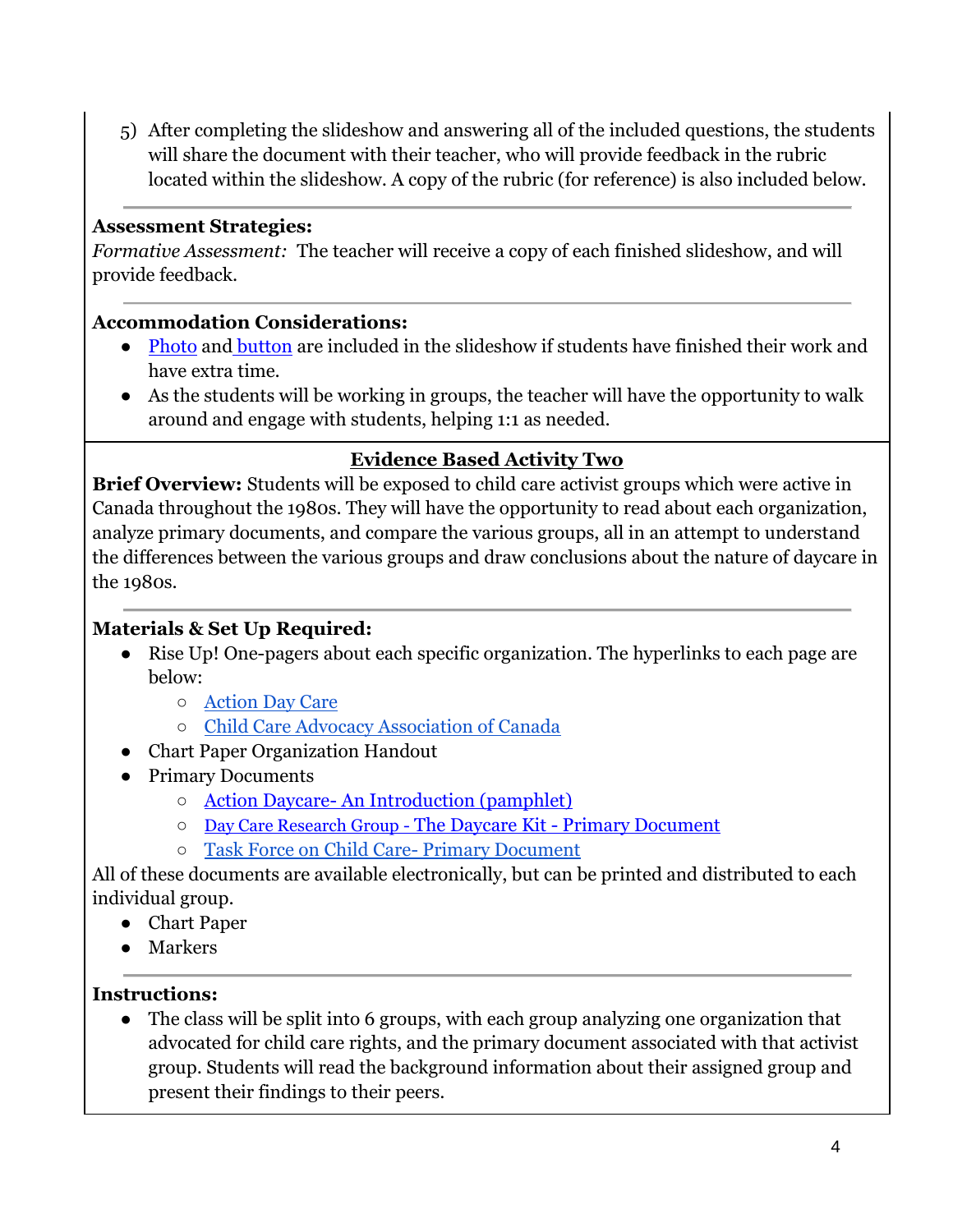- Using a piece of chart paper, the students will try to convince their peers about the importance of their specific organization and their relevance in the history of child care activism.
- The handout below (Chart Paper Organization Handout) will outline the questions that should be answered and can be projected or printed and distributed to each group. Although these questions need to be answered on each chart paper, students have the creative freedom to present their material in any way they choose.
- After creating their chart paper, all of the chart papers will be put up around the room and students will have the opportunity to participate in a gallery walk.
- Each student will be given a sticky note and will be prompted to place it on the chart paper that they found the most historically significant, with an explanation as to why they picked that specific group.

#### **Assessment Strategies:**

*Formative Assessment:* After the activity, the teacher will have the opportunity to read the various sticky notes to assess student understanding of the material presented by their peers.

## **Accommodation Considerations:**

- The handouts and background information are available electronically and can be provided to students in a PDF format if necessary.
- It is not necessary to use all of the activist group packages, and the number of groups can be adjusted based on the class size. But, ensure that students still learn about the groups that are not included.
- Since the students are working in groups and analyzing material collaboratively, the teacher can work with students 1:1 as needed, and provide assistance to all students.
- Groups can be created randomly (using a numbering system, assigning groups with playing cards or index cards, etc.), or can be created with considerations surrounding behavioural concerns, friendships, student needs or any other factors relevant to the specific classroom.

## **Lesson Part Three: Consolidation and Debrief**

## **Wrap-Up:**

To complete their analysis of daycare activism, students will learn about the current state of child care in Canada today. Students will be given the conclusion to the timeline, which includes the recent updates to child care. The students will read through the various entries, watch the hyperlinked videos and read the hyperlinked article. After reading through the timeline, they will answer questions on an exit card which will be handed in (Included below: Consolidation and Debrief Exit Card).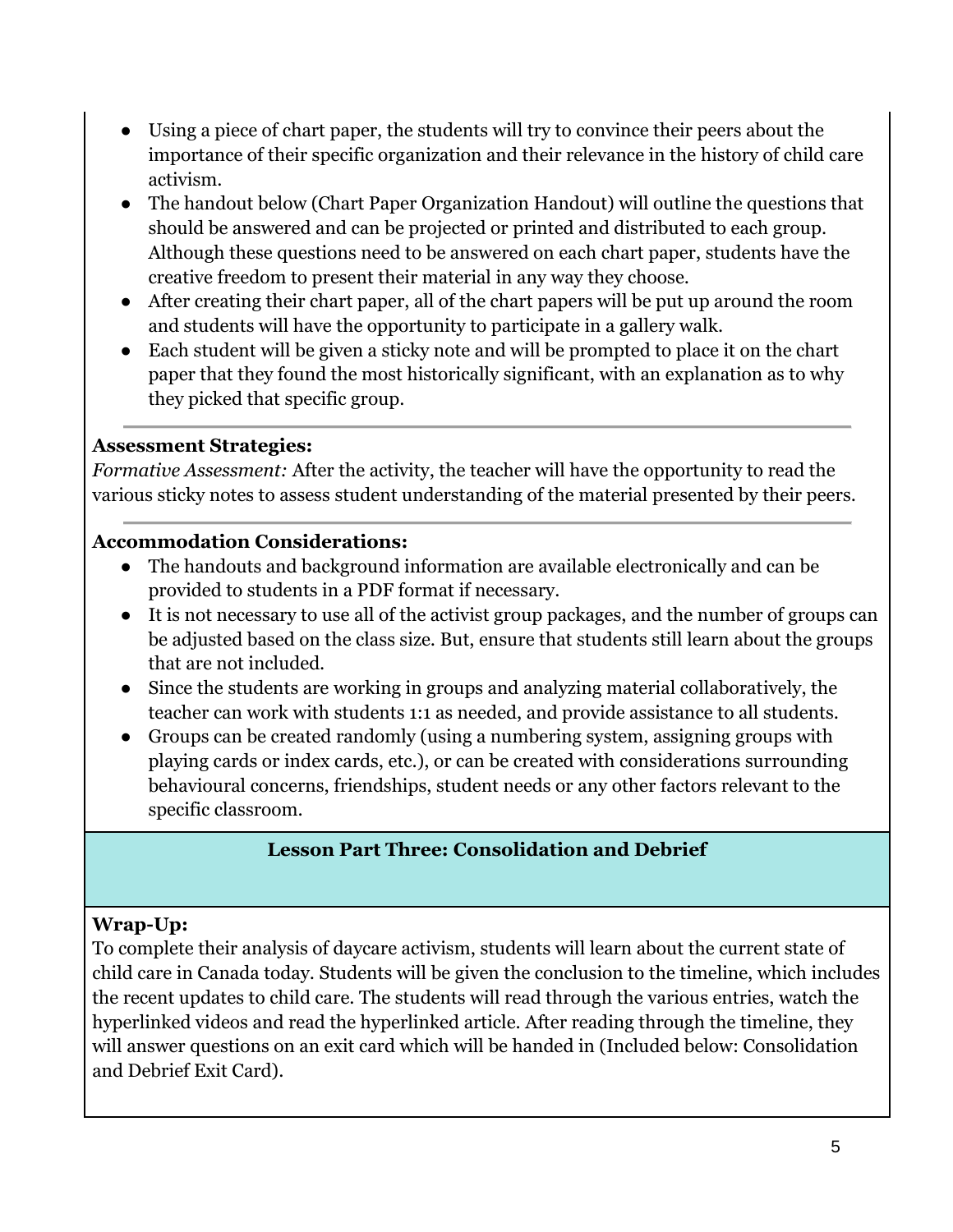\*Each copy of the handout is for two students, so ensure that the handouts are cut in half before being distributed to the students\*

#### **Assessment Strategies:**

*Formative Assessment:* Students can submit their exit card for a completion mark.

# **Appendix**

# **List of Resources/Materials Used: [Timeline](https://cdn.knightlab.com/libs/timeline3/latest/embed/index.html?source=1bP5zX5cvJaZFH1Ayv6ND60DAmeoFhgDp3RpqFOReXm8&font=Default&lang=en&initial_zoom=2&height=650)** [The Daycare Kit](https://riseupfeministarchive.ca/activism/organizations/action-day-care/thedaycarekit/) [The Evolution of Canada's Child Care Debates](https://www.broadbentinstitute.ca/the_evolution_of_canada_s_child_care_debates) [Looking Back From Winnipeg: Considering the National Child Care Conferences of 1971, 1982,](https://movingchildcareforward.ca/images/resconfpres/Pasolli_L.pdf)  [and 2004](https://movingchildcareforward.ca/images/resconfpres/Pasolli_L.pdf) [Katie Cooke Task Force](https://2ogewo36a26v4fawr73g9ah2-wpengine.netdna-ssl.com/wp-content/uploads/taskforceonchildcare-1986-releaseofcooketaskforceonchildcare-ottawa.ocr_.pdf) [Early Childhood Education Report 2020](https://ecereport.ca/en/)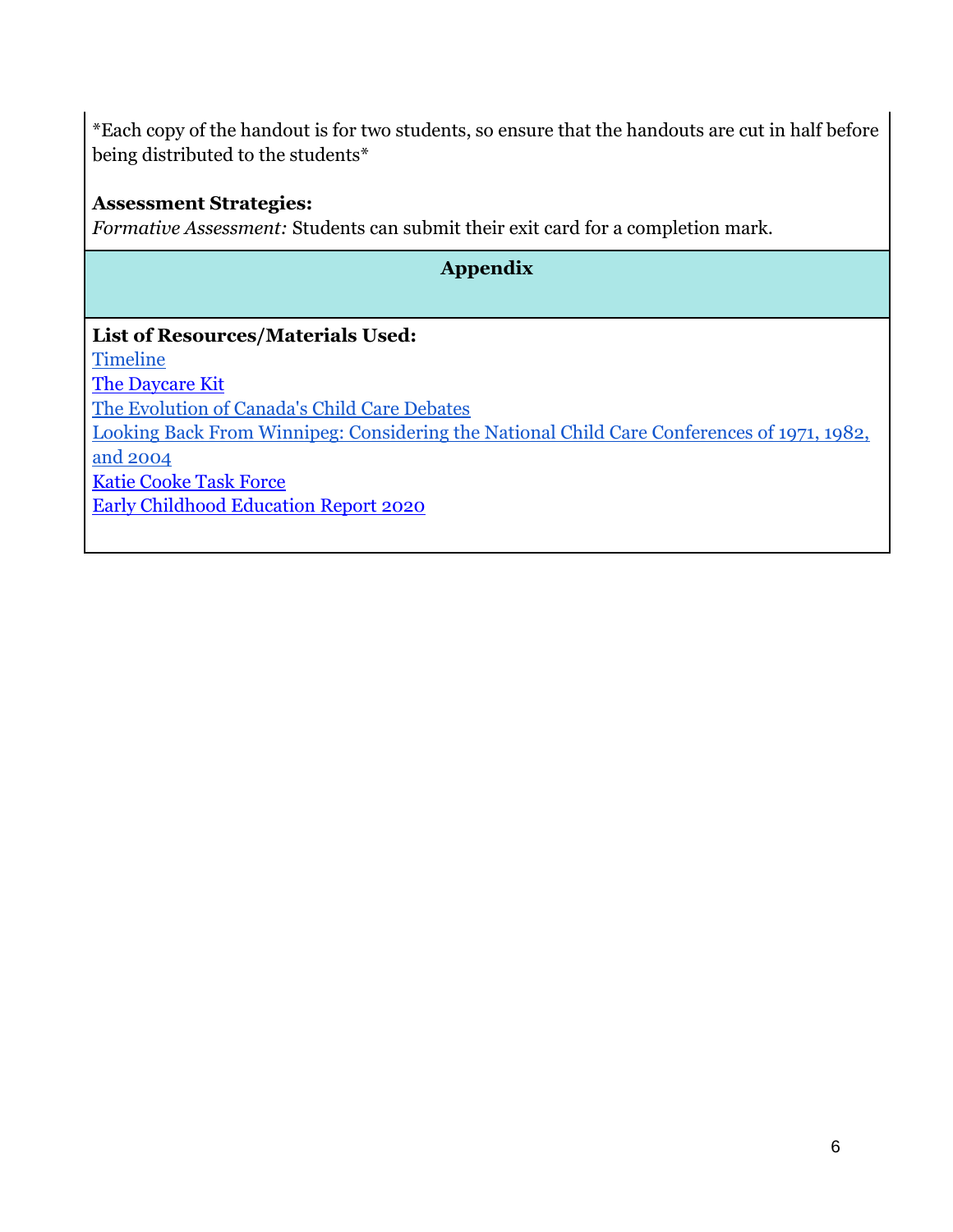| <b>Worksheet One</b>                                                                                                                                                                                                                                                                                                                                                      |  |  |  |
|---------------------------------------------------------------------------------------------------------------------------------------------------------------------------------------------------------------------------------------------------------------------------------------------------------------------------------------------------------------------------|--|--|--|
| Speaking to your parents, a family friend, a neighbour, or anyone else who had a child<br>in child care, either over the phone, by email, or in person, answer the following<br>questions:                                                                                                                                                                                |  |  |  |
| 1) What was their experience enrolling their child in child care? Were they<br>able to enrol their child in child care? Was it the child care they wanted?<br>Explain any challenges they faced.                                                                                                                                                                          |  |  |  |
|                                                                                                                                                                                                                                                                                                                                                                           |  |  |  |
|                                                                                                                                                                                                                                                                                                                                                                           |  |  |  |
| Rate the ease of their experience on the scale below:                                                                                                                                                                                                                                                                                                                     |  |  |  |
| 6<br>8<br>$\overline{2}$<br>3 <sup>1</sup><br>$\overline{4}$<br>7<br>5<br>1                                                                                                                                                                                                                                                                                               |  |  |  |
| Speaking to your parents, a family friend, a neighbour, or anyone else who had a child<br>in child care over the phone, by email, or in person, answer the following:<br>1) What was their experience enrolling their child in child care? Were they<br>able to enrol their child in child care? Was it the child care they wanted?<br>Explain any challenges they faced. |  |  |  |
|                                                                                                                                                                                                                                                                                                                                                                           |  |  |  |
|                                                                                                                                                                                                                                                                                                                                                                           |  |  |  |
| Rate the ease of their experience on the scale below:                                                                                                                                                                                                                                                                                                                     |  |  |  |
| 8<br>6<br>3<br>$\mathbf{1}$<br>$\overline{2}$<br>$\overline{4}$<br>5<br>7                                                                                                                                                                                                                                                                                                 |  |  |  |
| Speaking to your parents, a family friend, a neighbour, or anyone else who had a child<br>in child care over the phone, by email, or in person, answer the following:<br>1) What was their experience enrolling their child in child care? Were they able<br>to enrol their child in child care? Was it the child care they wanted? Explain<br>any challenges they faced. |  |  |  |
|                                                                                                                                                                                                                                                                                                                                                                           |  |  |  |
|                                                                                                                                                                                                                                                                                                                                                                           |  |  |  |
| Rate the ease of their experience on the scale below:                                                                                                                                                                                                                                                                                                                     |  |  |  |
| 8<br>6<br>$\overline{2}$<br>3<br>7<br>$\overline{4}$<br>5<br>1                                                                                                                                                                                                                                                                                                            |  |  |  |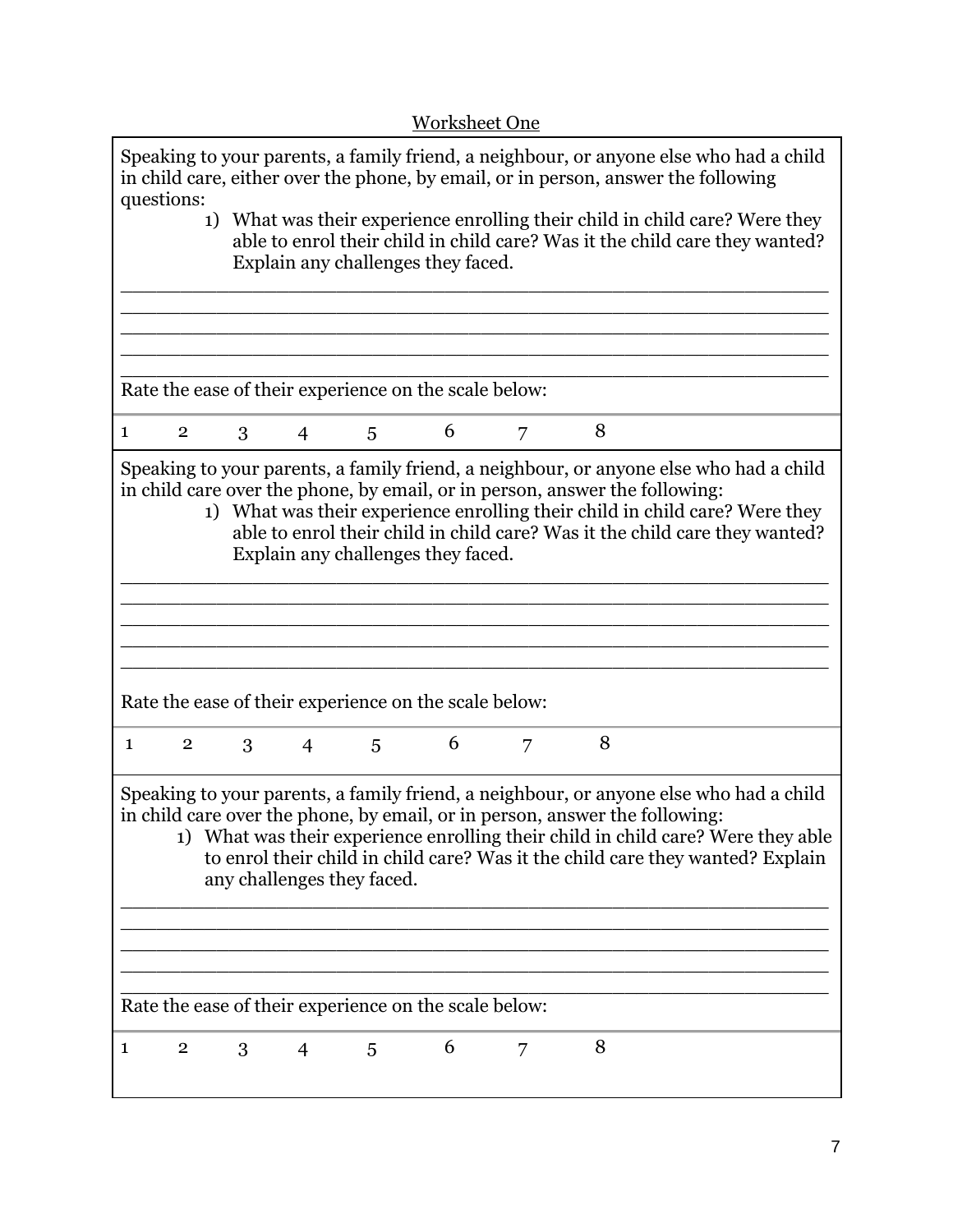| Criteria                                                                                                                                                                                                                                                    | <b>Met</b> | <b>Not</b><br>Met |
|-------------------------------------------------------------------------------------------------------------------------------------------------------------------------------------------------------------------------------------------------------------|------------|-------------------|
| Knowledge and Understanding: Knowledge and Understanding of<br><b>Content</b><br>The students demonstrate their ability to analyze various primary documents and<br>draw conclusions about their relevance in the grander scheme of child care<br>activism. |            |                   |
| <b>Application: Making connections within and between various contexts</b><br>The students are able to make connections between the various primary documents<br>and come to a conclusion as to why child care activism was on the rise.                    |            |                   |
| <b>Thinking: Use of planning skills</b><br>The students are able to ask questions about the presented material and make<br>comments on the primary documents presented.                                                                                     |            |                   |
| Communication: Expression and organization of ideas in a written<br>form<br>The students are able to respond to questions and articulate their thoughts in a<br>written format                                                                              |            |                   |

Comments: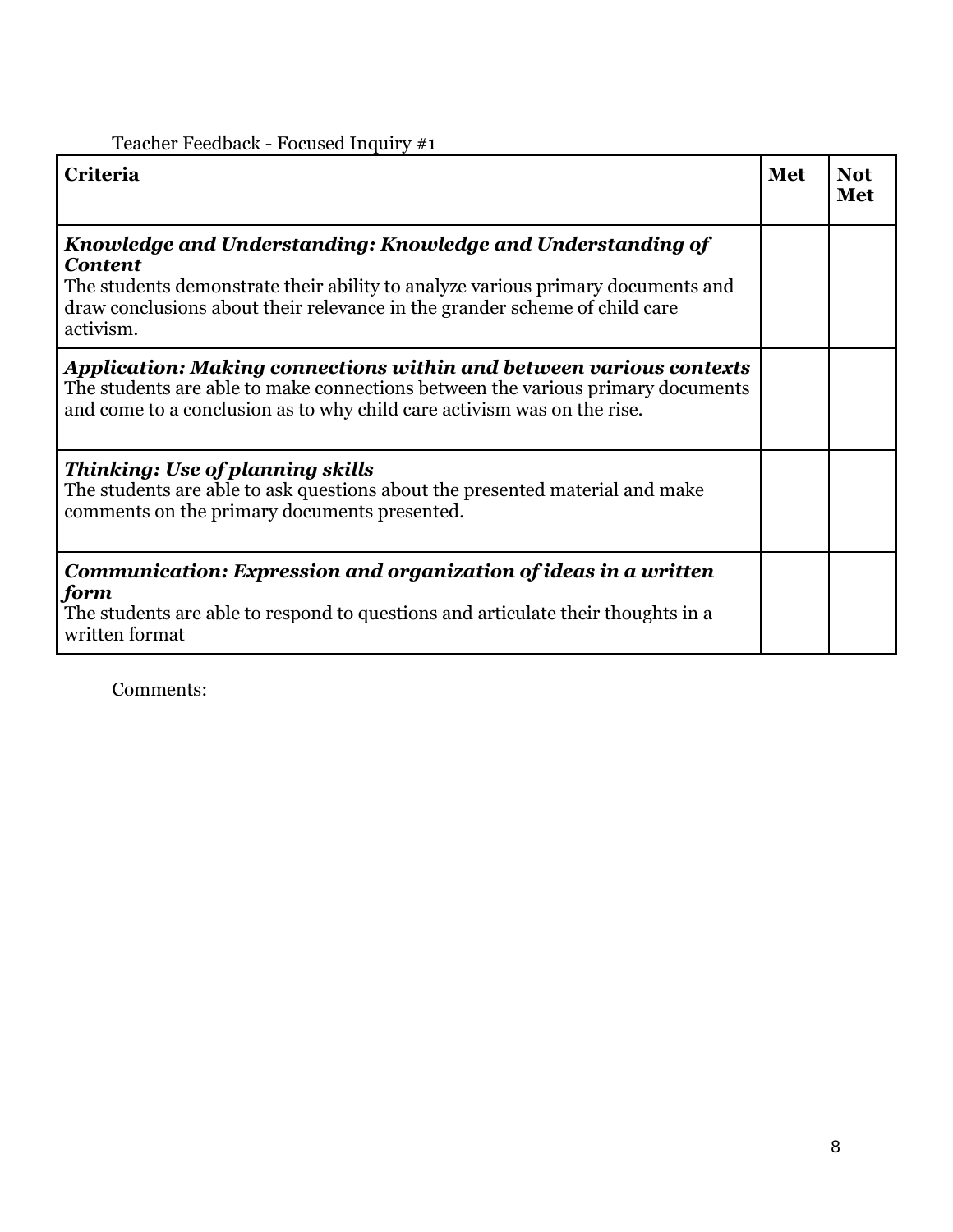#### Chart Paper Organization

The following should be included on your chart paper:

- ❏ Name of the organization
- ❏ The year they were founded
- ❏ What were they fighting for? Were they able to successfully achieve any of their goals?
- ❏ Describe your primary document and include any information from the document that demonstrates the significance of this activist group.
- ❏ If you were able to speak to someone from this organization, what would you ask them?

\*Remember that your goal is to convince your peers about the **historical significance** of your organization!\*

Topic #6 - Task Force on Child Care

In 1984 the Task Force on Child Care ("Katie Cooke Task Force") was set up under the Liberal Government resulting in a Task Force Report that came out in 1986 and recommended establishing a national universal child care program in which child care was funded along the lines of the health and education systems. Under the leadership of sociologist Katie Cooke, this task force has also been referred to as the "Katie Cooke Task Force." Recommending a national universal child care program, the task force and its subsequent report were shelved after the Liberal government lost to the Conservatives in the following election. There were 53 recommendations, but the major ones included: developing a complementary system of child care and parental leave, providing services accessible to all children needing them, the federal government taking the lead role, organizing a variety of programs, and in the long term, creating a system of licensed child care centres.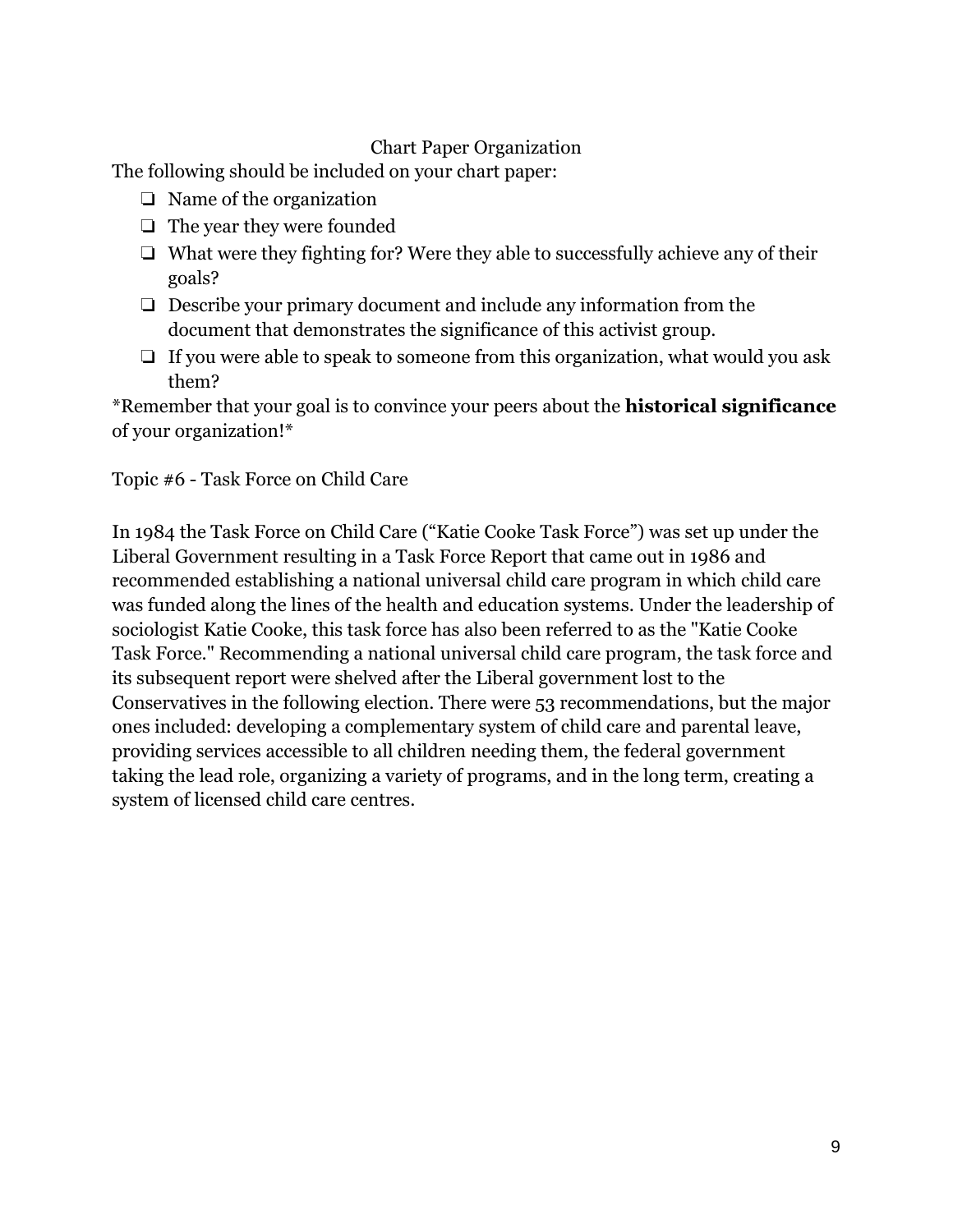Consolidation and Debrief: Exit Card

Did child care activism throughout the 1980's help change the child care system? Or do we still need to improve?

\_\_\_\_\_\_\_\_\_\_\_\_\_\_\_\_\_\_\_\_\_\_\_\_\_\_\_\_\_\_\_\_\_\_\_\_\_\_\_\_\_\_\_\_\_\_\_\_\_\_\_\_\_\_\_ \_\_\_\_\_\_\_\_\_\_\_\_\_\_\_\_\_\_\_\_\_\_\_\_\_\_\_\_\_\_\_\_\_\_\_\_\_\_\_\_\_\_\_\_\_\_\_\_\_\_\_\_\_\_\_ \_\_\_\_\_\_\_\_\_\_\_\_\_\_\_\_\_\_\_\_\_\_\_\_\_\_\_\_\_\_\_\_\_\_\_\_\_\_\_\_\_\_\_\_\_\_\_\_\_\_\_\_\_\_\_

Does the Indigenous Early Education Framework support the perspective of Indigenous peoples and their young children in Canada today?

\_\_\_\_\_\_\_\_\_\_\_\_\_\_\_\_\_\_\_\_\_\_\_\_\_\_\_\_\_\_\_\_\_\_\_\_\_\_\_\_\_\_\_\_\_\_\_\_\_\_\_\_\_\_\_ \_\_\_\_\_\_\_\_\_\_\_\_\_\_\_\_\_\_\_\_\_\_\_\_\_\_\_\_\_\_\_\_\_\_\_\_\_\_\_\_\_\_\_\_\_\_\_\_\_\_\_\_\_\_\_ \_\_\_\_\_\_\_\_\_\_\_\_\_\_\_\_\_\_\_\_\_\_\_\_\_\_\_\_\_\_\_\_\_\_\_\_\_\_\_\_\_\_\_\_\_\_\_\_\_\_\_\_\_\_\_ \_\_\_\_\_\_\_\_\_\_\_\_\_\_\_\_\_\_\_\_\_\_\_\_\_\_\_\_\_\_\_\_\_\_\_\_\_\_\_\_\_\_\_\_\_\_\_\_\_\_\_\_\_\_\_

Did child care activism throughout the 1980s help change the child care system? Or do we still need to improve?

\_\_\_\_\_\_\_\_\_\_\_\_\_\_\_\_\_\_\_\_\_\_\_\_\_\_\_\_\_\_\_\_\_\_\_\_\_\_\_\_\_\_\_\_\_\_\_\_\_\_\_\_\_\_\_ \_\_\_\_\_\_\_\_\_\_\_\_\_\_\_\_\_\_\_\_\_\_\_\_\_\_\_\_\_\_\_\_\_\_\_\_\_\_\_\_\_\_\_\_\_\_\_\_\_\_\_\_\_\_\_ \_\_\_\_\_\_\_\_\_\_\_\_\_\_\_\_\_\_\_\_\_\_\_\_\_\_\_\_\_\_\_\_\_\_\_\_\_\_\_\_\_\_\_\_\_\_\_\_\_\_\_\_\_\_\_

Does the Indigenous Early Education Framework support the perspective of Indigenous peoples and their young children in Canada today?

\_\_\_\_\_\_\_\_\_\_\_\_\_\_\_\_\_\_\_\_\_\_\_\_\_\_\_\_\_\_\_\_\_\_\_\_\_\_\_\_\_\_\_\_\_\_\_\_\_\_\_\_\_\_\_ \_\_\_\_\_\_\_\_\_\_\_\_\_\_\_\_\_\_\_\_\_\_\_\_\_\_\_\_\_\_\_\_\_\_\_\_\_\_\_\_\_\_\_\_\_\_\_\_\_\_\_\_\_\_\_ \_\_\_\_\_\_\_\_\_\_\_\_\_\_\_\_\_\_\_\_\_\_\_\_\_\_\_\_\_\_\_\_\_\_\_\_\_\_\_\_\_\_\_\_\_\_\_\_\_\_\_\_\_\_\_ \_\_\_\_\_\_\_\_\_\_\_\_\_\_\_\_\_\_\_\_\_\_\_\_\_\_\_\_\_\_\_\_\_\_\_\_\_\_\_\_\_\_\_\_\_\_\_\_\_\_\_\_\_\_\_